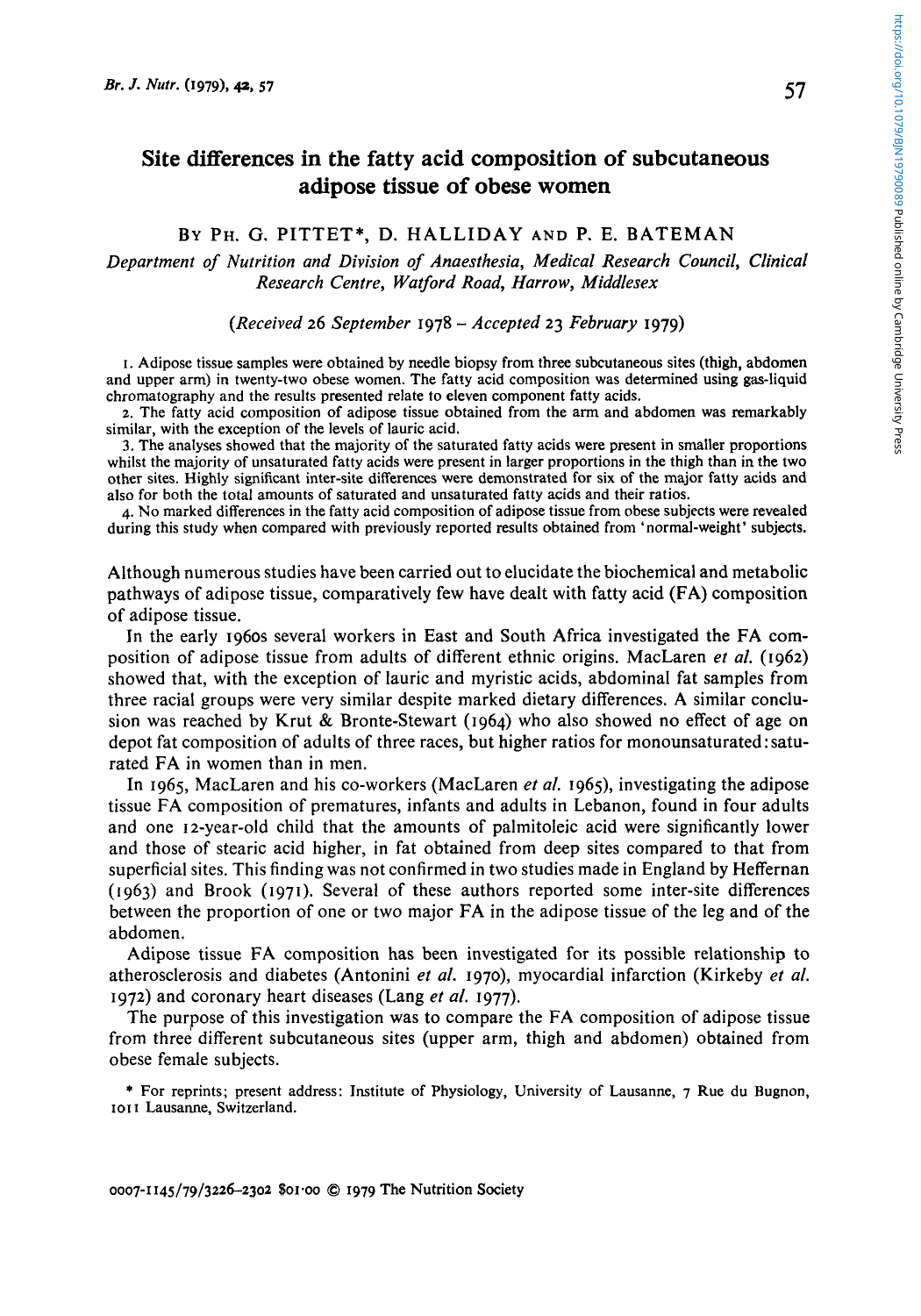#### **MATERIALS AND METHODS**

*Subjects.* Twenty-two obese women were studied. They ranged between the ages of **18-68**  years (mean  $\pm$  se 31.3 years  $\pm$  2.8) and weighed 62-145 kg (mean  $\pm$  se 99 kg  $\pm$  5.04) which constituted 18.208% (mean  $\pm$  SE 78.1%  $\pm$  8.9) excess of ideal weight (Documenta Geigy; scientific tables, 7th edition, p. **717, 1972).** The protocol was approved by the Northwick Park Hospital Ethical Committee.

Subcutaneous adipose tissue samples were obtained by percutaneous needle biopsy from the thigh, abdomen and upper arm.

Lipids were extracted according to the procedure of Folch et *al.* **(1957)** and the methyl esters of the fatty acids were prepared using sodium methoxide and analysed by means of a gas-liquid chromatograph (Pye Unicam Ltd, series No. 104), using glass columns  $(3 m \times$ **4** mm) packed with **80 g** SProoo/kg Chromosorb W-HP **(roc-120** mesh; Pye Unicam Ltd) at **197'** with argon as carrier gas. The major fatty acid esters were identified by use of known lipid stawlards (Sigma Chemical Co. Ltd). Peak areas were quantitated by an automatic digital integrator (Pye Unicam Ltd, **SP88** computing integrator). A number of the samples were also run on glass columns packed with **IOO** g polyethylene glycol adipate (PEG-A)/kg 100-1 **20** mesh Diatomite C-AW (Pye Unicam Ltd). Superior resolution and detection limits were obtained using the **SPIOOO** column and in view of its greater temperature stability (at **197")** this column was routinely used for the present study.

Statistical analysis was performed using Student's *t* test for paired values.

#### **RESULTS**

Many different component **FA** were found under the conditions of the analysis employed though more than  $95\%$  of the total was made up of only seven acids: **12:0, 14:0, 16:0**, **16: I, 18:o, 18: I, 18: 2,** Results of FA composition presented here include the eleven FA which were present in almost all samples. The amounts of these eleven FA found at three different sites from twenty-two obese women are presented in Table **I.** The combined amount of **14:0, 16:o** and **18:o** present in each site and that of **16: I** and **18: I** and the ratios between them as well as the total amounts of saturated and unsaturated FA and the ratios between them are also presented in Table **I.** Of the component FA not presented here, the most frequently found were **8:0, IO:O** and **16:2.** The values obtained from three sites in the same subject provided for a statistical analysis of the results, using a Student's  $t$  test for paired values, to investigate possible inter-site differences. Such an analysis showed that there was no difference between the individual fatty acid levels in adipose tissue from the abdomen and from the arm except for lauric acid. However, it did reveal statistical differences between the levels of six major FA present in the thigh fat when compared to that from the abdomen or the arm.

The levels of **14:0, 16:o** and **18:o** were significantly higher and those of **16: I, 17: I** and **18: I** lower in the arm and abdomen than in the thigh. For all other FA there was a general tendency for the saturated acids to be present in higher amounts and for the unsaturated acids to be present in lower amounts in the arm and abdomen than in the thigh. Examination of the partial and total sums of saturated and unsaturated FA as well as of their ratios confirmed that these inter-site differences were highly significant (Table **I).**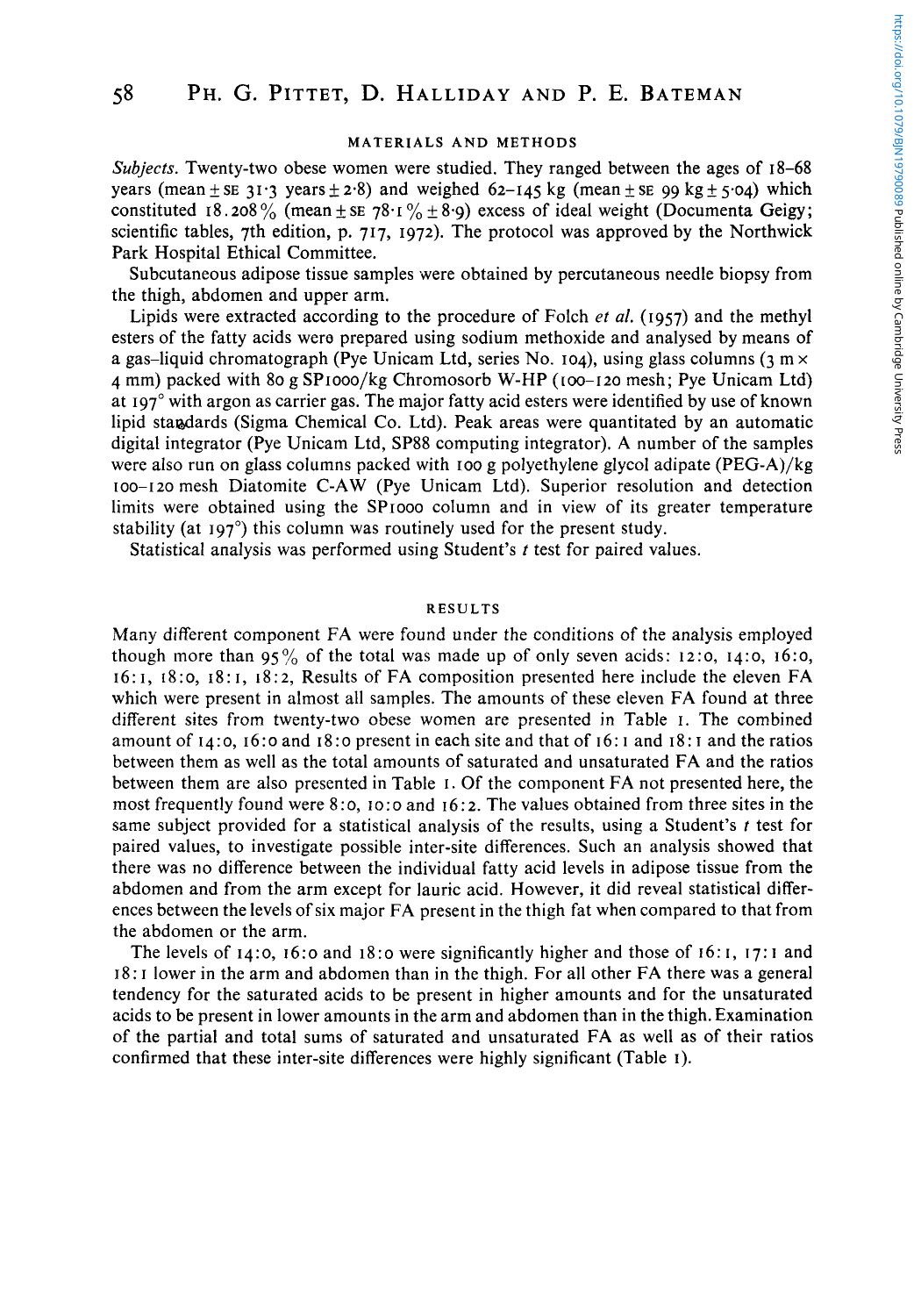Table I. Composition (mmol/mol) of the eleven major fatty acids of subcutaneous adipose tissue at three different sites in twenty-two obese women

|                                                 |                 |                          |                             | $\frac{1}{2}$  |                |                |                               |                  |
|-------------------------------------------------|-----------------|--------------------------|-----------------------------|----------------|----------------|----------------|-------------------------------|------------------|
| Fatty acids                                     | Arm             |                          |                             | Thigh          |                | Abdominal wall |                               |                  |
|                                                 | Mean            | <b>SD</b>                |                             | Mean           | SD             | Mean           | <b>SD</b>                     |                  |
| 12:0                                            | 6.7             | 2.9                      | $b***$                      | 6.4            | 2.9            | 8.4            | 3.4                           | $a***$           |
| 14:0                                            | 50 <sup>1</sup> | 10.6                     | $a***$                      | 44.7           | II.7           | 50.9           | 9.6                           | $a^*$            |
| 15:0                                            | 5 <sup>1</sup>  | I:4                      |                             | 5.0            | I <sub>1</sub> | 4.9            | I.4                           |                  |
| 16:0                                            | 278.0           | 40.0                     | $a***$                      | 245.5          | 29.3           | 273.2          | 32.4                          | $a***$           |
| 16:1                                            | 80.3            | 17.7                     | $\mathbf{a}^{\ast\ast\ast}$ | 107.8          | 21.9           | 82.3           | 23.9                          | $a***$           |
| 17:0                                            | 3.5             | $I^{\dagger}$            |                             | 3'0            | 1.5            | 3.5            | $\mathbf{I} \cdot \mathbf{I}$ |                  |
| 17:1                                            | 4.3             | O Q                      | $a***$                      | $5^{\circ}$ I  | 1.3            | 46             | т.6                           | $a***$           |
| 18:0                                            | 50.7            | 12.2                     | $a***$                      | 34:1           | 18.1           | 48.3           | 16.6                          | $a***$           |
| 18:1                                            | 464.8           | 19.7                     | $a***$                      | 485.6          | 31.7           | 465.5          | 20.2                          | $a***$           |
| 18:2                                            | 48.0            | 30.9                     |                             | 51.9           | 27.5           | 48.9           | 25.5                          |                  |
| 20: I                                           | 8.4             | 2.4                      |                             | 9.4            | 3.6            | 9.4            | 4.3                           |                  |
| $14:0+16:0+18:0$                                | 378.8           | 48.7                     | $a***$                      | 324.3          | 41.9           | 372.4          | 47.3                          | $a***$           |
| Total saturated                                 | $394 \cdot I$   | 51.3                     | $a***$                      | 338.7          | 43.4           | 359.2          | 48.4                          | $a***$           |
| $16:1 + 18:1$                                   | 545.1           | 22.0                     | $a***$                      | 593.4          | 37.0           | 547.8          | 26.5                          | $a***$           |
| Total unsaturated<br>$14:0+16:0+18:0:16:1+18:1$ | 605.8<br>0.695  | 47.0<br>O <sub>110</sub> | $a***$<br>$a***$            | 659.8<br>0.547 | 41.5<br>0.100  | 610.7<br>0.680 | 46.1<br>0.116                 | $a***$<br>$a***$ |
| Total saturated: total unsaturated              | 0.651           | 0.128                    | $a***$                      | 0.513          | 0.098          | 0.637          | 0.130                         | $a***$           |

(Mean values and standard deviations)

a. Significantly different when compared to the thigh, using a  $t$  test for paired values.

b, Significantly different when compared to the waist, using a  $t$  test for paired values.

\* $P <$  0.02, \*\* $P <$  0.005, \*\*\*  $P <$  0.001.

#### **DISCUSSION**

The over-all picture of the FA composition of adipose tissue as well as the coefficients of variation of the different FA obtained in the present study, corresponded closely to results previously reported in the literature. The indication was, therefore, that the adipose tissue of our obese subjects had an FA composition that was grossly similar to that of a normal weight population of men, women and children, as presented in Table 2. The same observation was established by Hirsch et al. (1960) although based on the results from a single obese subject. Krut & Bronte-Stewart (1964) showed that there was no correlation between combined skinfold thickness and the FA ratio,  $16:1 + 18:1$ :  $16:0 + 18:0$  in their female subjects.

The variations reported in the literature for the FA composition of adipose tissue, some of which are summarized in Table 2, demonstrate differences possibly induced by diet (Hirsch et al. 1960) and ambient temperature (MacLaren et al. 1962). The higher amount of 16:0 (second major component FA) found by MacLaren et al. (1962) (and other workers in Africa) when compared with values obtained from subjects resident in more temperate areas, can be explained by the need for a harder basic fat at a high ambient temperature. The amount of 16:1 in our subjects is of particular interest in that it was higher than other published values. This may be a reflexion of the obese state, as a similar result was presented by Hirsch et al. (1960) in their single obese female subject.

No difference could be demonstrated between the FA composition of adipose tissue from the abdomen and the arm, with the exception of lauric acid. However, statistical differences were demonstrated in the level of six major FA present in the thigh when compared with the levels in either the abdomen or the arm. This finding confirms and extends results obtained earlier by several workers (MacLaren et al. 1962; Heffernan, 1963; Brook, 1971) which were obtained for two or three major FA only (with the exception of the work of Brook, 1971) and

59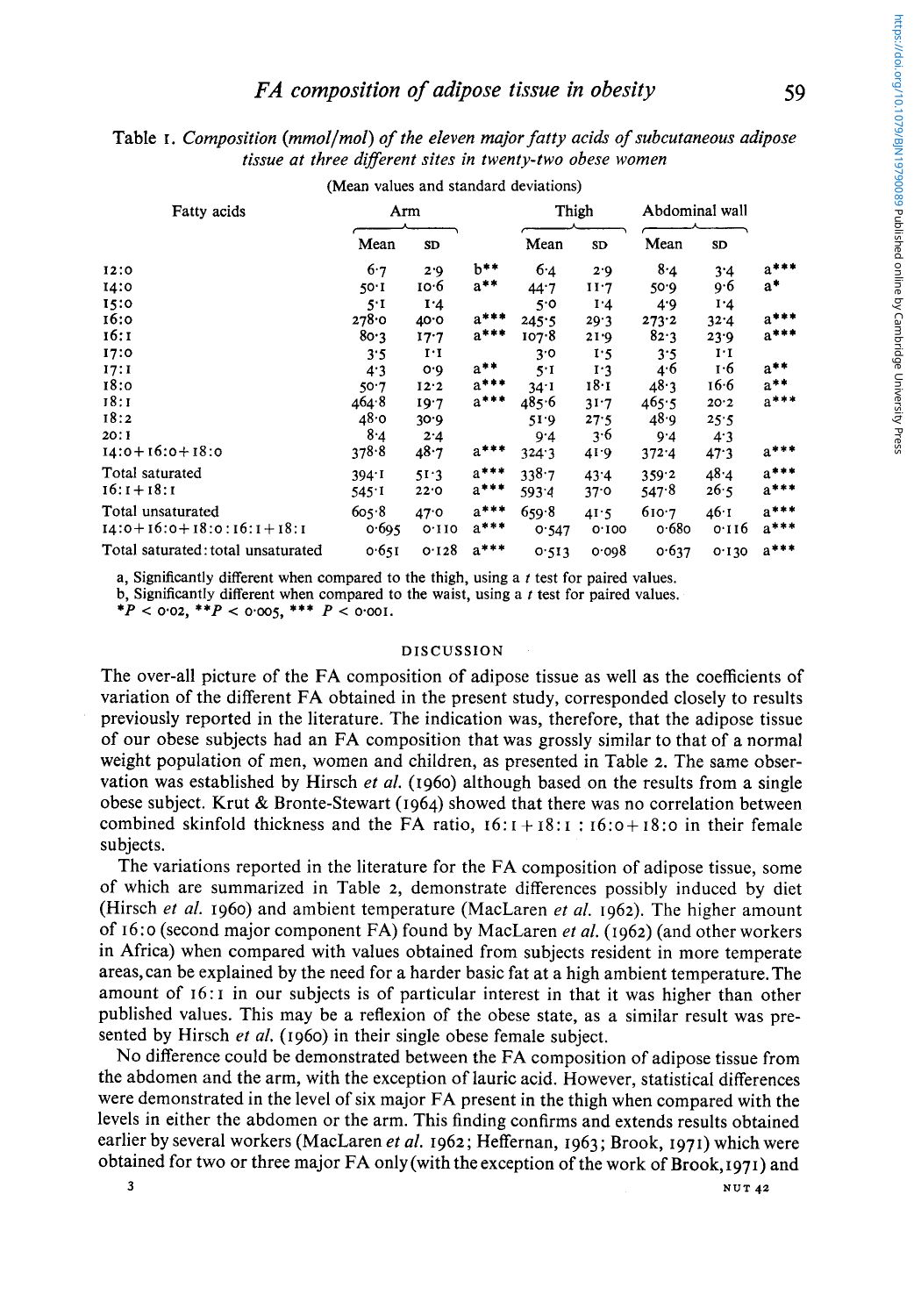## *60* **PH.** G. **PITTET,** D. **HALLIDAY AND P.** E. **BATEMAN**

Table *2. Comparison* of *adipose tissue fatty acid composition (weight* %) *obtained in the present study with those obtained in earlier studies* 

|       |                                |                               |                                          | PH. G. PITTET, D. HALLIDAY AND P. E. BATEMAN                                                                                                     |                                    |      |                            |      |                  |      |           |  |
|-------|--------------------------------|-------------------------------|------------------------------------------|--------------------------------------------------------------------------------------------------------------------------------------------------|------------------------------------|------|----------------------------|------|------------------|------|-----------|--|
|       |                                |                               |                                          | ble 2. Comparison of adipose tissue fatty acid composition (weight $\%$ ) obtained in t.<br>present study with those obtained in earlier studies |                                    |      |                            |      |                  |      |           |  |
|       |                                |                               |                                          | (Mean values and standard deviations)                                                                                                            |                                    |      |                            |      |                  |      |           |  |
|       | Hirsch et al.<br>$(1960)^*$    |                               |                                          |                                                                                                                                                  |                                    |      |                            |      |                  |      |           |  |
| Fatty | Mean<br><b>SD</b><br>$\rm (I)$ |                               | MacLaren et al.<br>$(1962)$ <sup>†</sup> |                                                                                                                                                  | Heffernan<br>$(1963)$ <sup>†</sup> |      | <b>Brook</b><br>$(1971)$ § |      | Present<br>study |      |           |  |
| acids |                                |                               | (2)                                      | Mean                                                                                                                                             | SD.                                | Mean | SD.                        | Mean | SD <sub>1</sub>  | Mean | <b>SD</b> |  |
| 14:0  | 3.3                            | O <sub>T</sub>                | 2.8                                      | 4.6                                                                                                                                              | 1.6                                | 4.2  | 0.8                        | 4.8  | 1.2              | 4:1  | 0.0       |  |
| 16:0  | 10.5                           | $2 \cdot I$                   | 23.0                                     | 31.3                                                                                                                                             | 3.5                                | 23.4 | 2.7                        | 23.5 | 4.3              | 25.3 | 3.5       |  |
| 16:1  | 6.9                            | 0.1                           | $8-8$                                    | 4.4                                                                                                                                              | I·2                                | 7.0  | 1.9                        | 7.3  | 3.5              | 8.5  | 2.3       |  |
| 18:0  | 4.2                            | $\mathbf{I} \cdot \mathbf{I}$ | 3.8                                      | 4.5                                                                                                                                              | $1 \cdot 1$                        | 4.9  | 1.2                        | 6.7  | 2.7              | 4.7  | 1.8       |  |
| 18:1  | 46.7                           | 3.0                           | 46.9                                     | 49.0                                                                                                                                             | 3.0                                | 52.8 | 3.8                        | 47.8 | 3.6              | 49.5 | 2.7       |  |
| 18:2  | II·4                           | 1.4                           | 12.9                                     | 5.6                                                                                                                                              | I٠O                                | 6.9  | 1.8                        | 7.7  | 2.4              | 5.2  | 2.9       |  |
|       |                                |                               |                                          |                                                                                                                                                  |                                    |      |                            |      |                  |      |           |  |

\* (I) Fat samples from unspecified origin (probably abdominal wall or buttock from twelve healthy young adults (five women and seven men). **(2)** One obese woman, **54** years, **I 14** kg.

t Abdominal wall fat from ten Europeans established in East Africa.

 $\ddagger$  Average composition of tissue obtained from abdominal wall, buttock and leg (five subjects).

Average composition of tissue obtained from lower leg (nineteen subjects, children and adults) and from other subcutaneous sites (sixty subjects, children and adults).

(1 Average composition of tissue obtained from abdominal wall, thigh and upper arm in each of twentytwo obese women.

when comparing lower leg to other sites (usually abdomen). The present study showed that there was a general tendency for nearly all unsaturated FA to be present in greater proportions in the thigh than in either the abdomen or the arm. This was clearly demonstrated by the significant differences in the total amount of saturated and unsaturated FA (and their ratios) presented in Table **I.** Such differences would make for a softer fat in the thigh (as well as in the leg, as reported by other authors) than in the abdominal wall and the upper arm, and, as suggested by MacLaren and his colleagues (MacLaren *et al.* **1962)** and also by Henriques & Hansen **(1901)** with their work on depot fat in the pig, the increase in **un**saturated **FA** at the expense of saturated FA is probably related to differences in ambient temperatures. Also, this is possibly coupled with an effect of the local body temperature at the site of the depot fat (Hilditch & Williams, **1964).** 

Unpublished results from our laboratory obtained on a small group of obese patients, showed that a short-term weight-reducing regimen **(3500** kJ/d during **I** month) induced a change in the relative proportion of saturated to unsaturated FA in favour of the latter, at three sites.

More work is desirable to examine whether the higher amount of palmitoleic acid found in obese subjects (in this study and in the case analysed by Hirsch and his colleagues) than in 'normal-weight' subjects is a true effect of obesity and also to investigate the effect of a long-term weight-reducing diet on the FA composition of adipose tissue at different sites in obese people.

#### **REFERENCES**

Antonini, **F.** M., Bucalossi, A., Petruzzi, **E.,** Simoni, R., Morini, **P.** L. & D'Allessandro, A. **(1970).** *Atherosclerosis I* **I, 279.** 

Brook, **C. G.** D. **(1971).** *Br. J. Nub. 25,* **377.** 

Folch, **J.,** Lees, M. & Sloane-Stanley, **H. (1957).** *J. biol. Chem.* **22, 497.** 

Hilditch, **T. P.** & Williams, **P.** N. **(1964). In** *The Chemical Constitution of Nafural Fats,* 4th **ed.** chapter **111.**  London: Chapman & Hall.

Heffernan, A. **G. A. (1963).** *Clin. Sci.* **25, 423.** 

Henriques, **V.** & Hansen, **C. (1901).** *Skand. Arch. Physiol.* **XI, 151.**